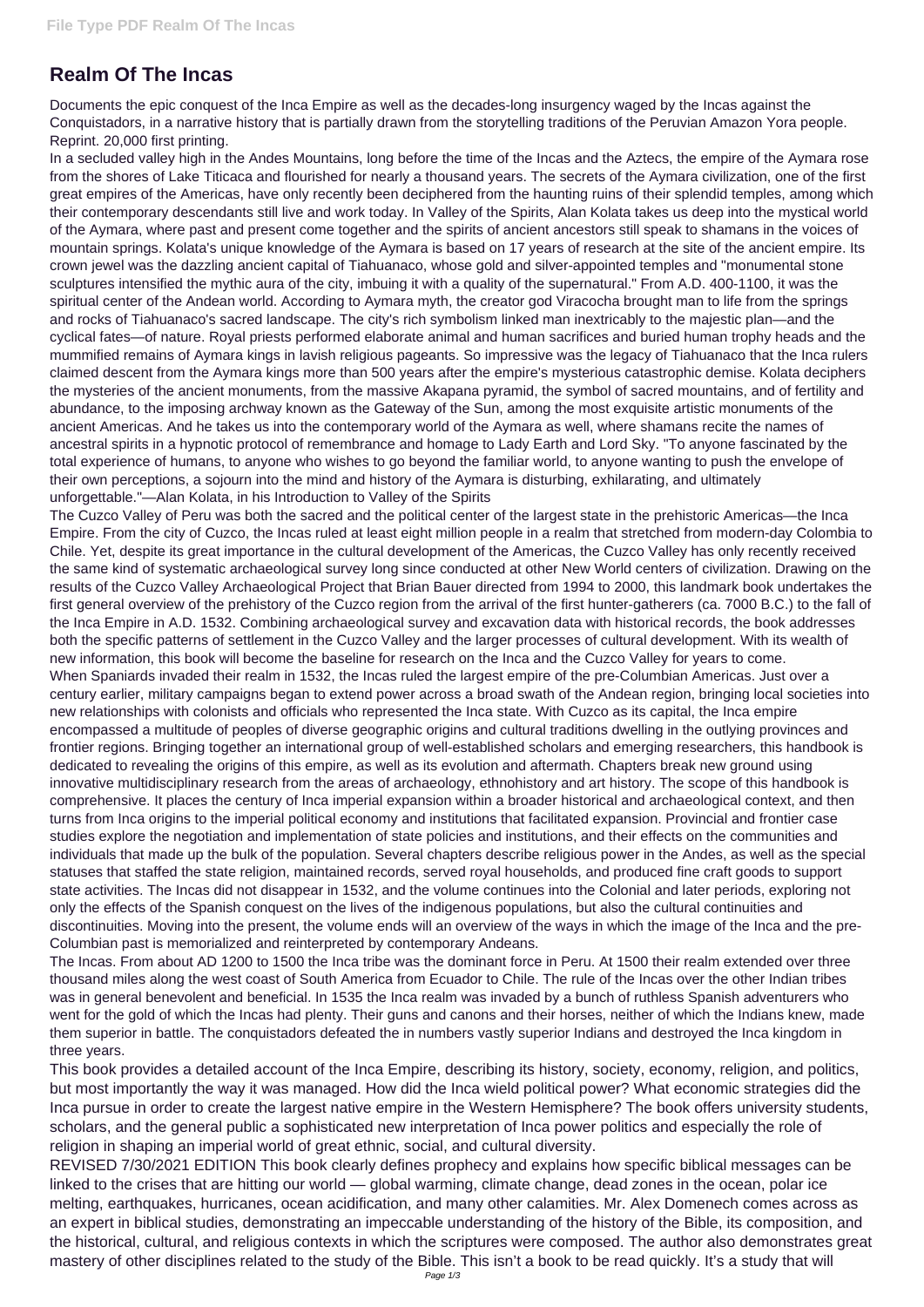transform the way we approach the sacred scriptures, and readers will enjoy the concise definitions the author offers of complex terms. The Domenech Bible Interpretations will appeal to readers who are interested in the truth about the sacred scriptures, and those who are curious about the relationship between the Bible and contemporary times (Reviewed By Romuald Dzemo for Readers' Favorite, 2018).

This survey provides an account of the Incas: their politics, economics, religion, architecture, art, and technology. The authors look in detail at the capital Cusco and at the four parts of the empire, exploring not just famous sites such as Machu Picchu but all the major regional settlements. The book concludes with the end of the empire: the arrival of the Spaniards, the assassination of the Inca ruler Atawallpa, and the final years of the rebellious, neo-Inca state in the tropical forests of Vilcabamba. --From publisher's description.

Why CliffsAP Guides? Go with the name you know and trust Get the information you need--fast! Written by test prep specialists About the contents: Introduction \* Test-taking tips and strategies \* Overview of the test and scoring, with information on multiple-choice questions, the document-based question, the change-over-time essay, and the comparative essay Part I: Subject Review \* Review of the 5 historical periods covered on the test \* Sample multiplechoice questions with answers and explanations Part II: AP World History Practice Tests \* 3 full-length practice tests with answers and explanations \*AP is a registered trademark of the College Board, which was not involved in the production of, and does not endorse, this product. AP Test Prep Essentials from the Experts at CliffsNotes? An American BookWorks Corporation Project Contributors: Todd Carney, PhD; Charles A. Desnoyers, PhD; Philip C. DiMare, PhD; James Godwin, PhD; Shawndra Holderby, Phd; Kathryn Jasper, MA; David Meier, PhD; Judith-Rae Ross, PhD; and Ryan Wilkinson, BA More than Notes! CliffsAP? CliffsComplete? CliffsQuickReview? CliffsTestPrep? CliffsStudySolver Explores the history of the Inca empire and its overthrow by the Spaniards, and chronicles the author's search for the legendary missing gold of the Inca sun king that may lie hidden in the mountains of Ecuador.

This classic work of ethnohistorical research has been both influential and provocative in the field of Andean prehistory. National Book Award Finalist: "This man's ideas may be the most influential, not to say controversial, of the second half of the twentieth century."—Columbus Dispatch At the heart of this classic, seminal book is Julian Jaynes's stillcontroversial thesis that human consciousness did not begin far back in animal evolution but instead is a learned process that came about only three thousand years ago and is still developing. The implications of this revolutionary scientific paradigm extend into virtually every aspect of our psychology, our history and culture, our religion—and indeed our future. "Don't be put off by the academic title of Julian Jaynes's The Origin of Consciousness in the Breakdown of the Bicameral Mind. Its prose is always lucid and often lyrical…he unfolds his case with the utmost intellectual rigor."—The New York Times "When Julian Jaynes . . . speculates that until late in the twentieth millennium BC men had no consciousness but were automatically obeying the voices of the gods, we are astounded but compelled to follow this remarkable thesis."—John Updike, The New Yorker "He is as startling as Freud was in The Interpretation of Dreams, and Jaynes is equally as adept at forcing a new view of known human behavior."—American Journal of Psychiatry History of the Inca Realm is a classic work of ethnohistorical research that has been both influential and provocative in the field of Andean prehistory. Maria Rostworowski uses a great variety of published and unpublished documents and secondary works by Latin American, North American, and European scholars to examine topics such as the mythical origins of the Incas, the expansion of the Inca state, the political role of women, the vast trading networks of the coastal merchants, and the causes of the disintegration of the Inca state in the face of a small force of Spaniards. One of the earliest chronicles of the Inca empire was written in the 1550s by Juan de Betanzos. Although scholars have long known of this work, only eighteen chapters were actually available until the 1980s when the remaining sixty-four chapters were discovered in the collection of the Fundación Bartolomé March in Palma de Mallorca, Spain. Narrative of the Incas presents the first complete English translation of the original manuscript of this key document. Although written by a Spaniard, it presents an authentic Inca worldview, drawn from the personal experiences and oral traditions told to Betanzos by his Inca wife, Doña Angelina, and other members of her aristocratic family who lived during the reigns of the last Inca rulers, Huayna Capac Huascar and Atahualpa. Betanzos wrote a history of the Inca empire that focuses on the major rulers and the contributions each one made to the growth of the empire and of Inca culture. Filled with new insights into Inca politics, marriage, laws, the calendar, warfare, and other matters, Narrative of the Incas is essential reading for everyone interested in this ancient civilization. A major new history of the Spanish conquest of the Inca Empire, set in a larger global context than previous accounts Previous accounts of the fall of the Inca empire have played up the importance of the events of one violent day in November 1532 at the highland Andean town of Cajamarca. To some, the "Cajamarca miracle"-in which Francisco Pizarro and a small contingent of Spaniards captured an Inca who led an army numbering in the tens of thousandsdemonstrated the intervention of divine providence. To others, the outcome was simply the result of European technological and immunological superiority. Inca Apocalypse develops a new perspective on the Spanish invasion and transformation of the Inca realm. Alan Covey's sweeping narrative traces the origins of the Inca and Spanish empires, identifying how Andean and Iberian beliefs about the world's end shaped the collision of the two civilizations. Rather than a decisive victory on the field at Cajamarca, the Spanish conquest was an uncertain, disruptive process that reshaped the worldviews of those on each side of the conflict.. The survivors built colonial Peru, a new society that never forgot the Inca imperial legacy or the enduring supernatural power of the Andean landscape. Covey retells a familiar story of conquest at a larger historical and geographical scale than ever before. This rich new history, based on the latest archaeological and historical evidence, illuminates mysteries that still surround the last days of the largest empire in the pre-Columbian Americas. The Earth Chronicles series is based on the premise that mythology is not fanciful but the repository of ancient memories; that the Page 2/3